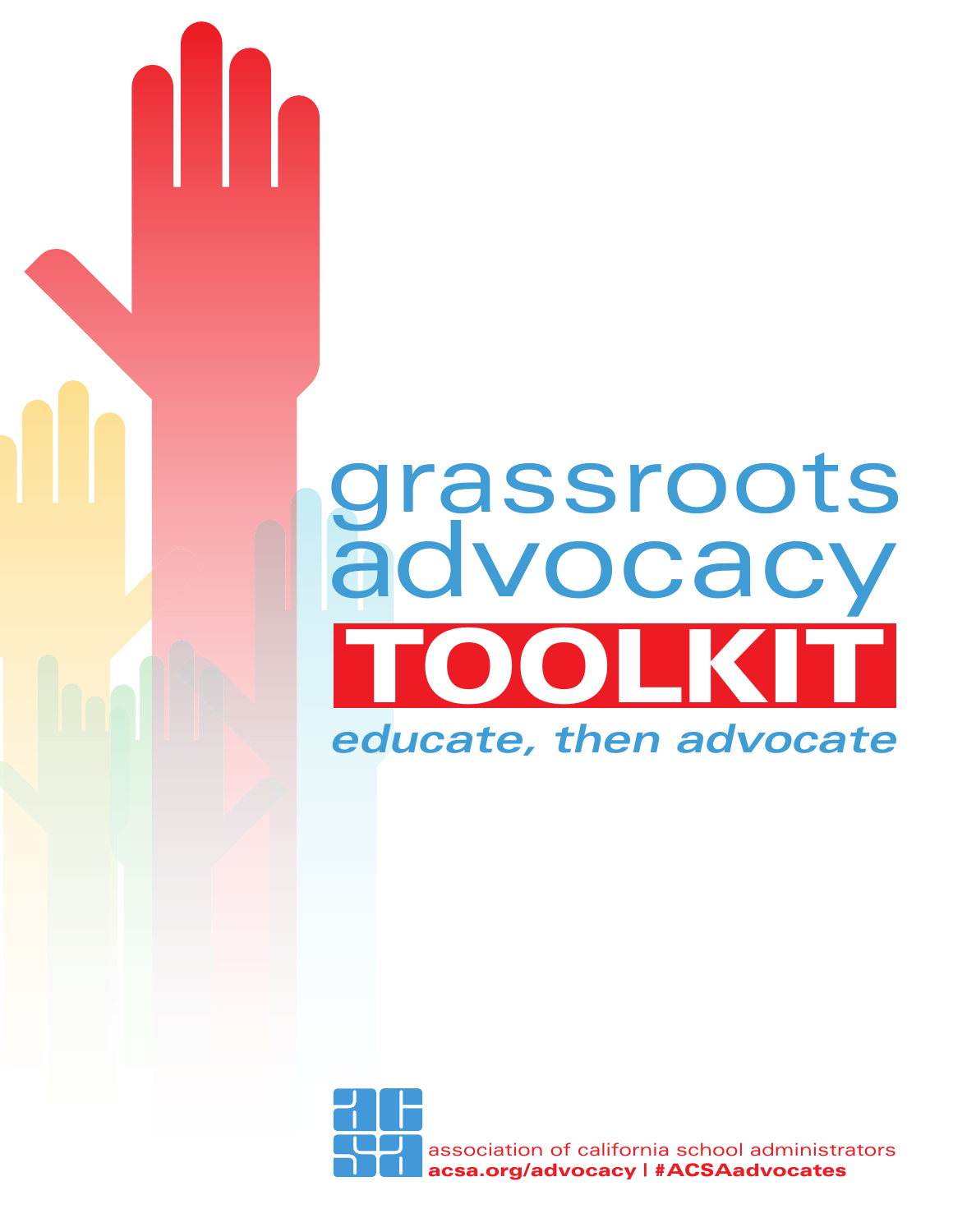Grassroots advocacy, at its heart, is about influencing your local decision-makers by sharing your story and expertise. Grassroots advocacy activities can range from bringing up public education in a conversation or sharing an article on social media to inviting Assembly members or Senators to your district for a tour. The keys to a successful grassroots advocacy campaign are preparation and a clear message. In this document, you will find steps and suggestions for how to advocate for schools and students in your community and/or ACSA Region.

# **1. Do Your Research and Find Support**

Utilizing resources within your ACSA Region is the best place to start. Reach out to your Region Consultant to help start building your team. Contact your Region Vice President for Legislative Action (VPLA). Current and former VPLAs are great resources if you are looking to dive into regional politics. They participate in political activity and organize regional groups for Legislative Action Day. Talk with fellow ACSA members too – you might be surprised to find out which of your colleagues lives down the street from your Senator or whose children play sports together. ACSA's Governmental Relations team is always there for you - call or email them for guidance.

# **2. Set A SMART Goal**

Set a **Specific**, explicit goal for your team. Some examples: securing a meeting with Senator X regarding school safety (or another issue), hold an event with Assemblyperson Y at school site Z, or building a beneficial relationship with your legislator.

Make sure it's **Measurable**. If your goal is to educate your legislator, mark their engagement during your meeting and how often you interact with them afterward. Be sure to track your progress towards your goal with tangible evidence (ex. Phone calls, emails, etc.).

Make your goal **Attainable**. Asking a small group of individuals who are new to grassroots advocacy to hold a large event in four weeks is unrealistic. However, asking that same team to research their legislator(s) and contact their scheduler(s) in that same timeframe is reasonable.

Be **Realistic** and practical. Ask yourself and your team:

- Is the capacity for this event realistic? How time-intensive is this project?
- Will this event require funding, and if so, how much?
- Are there significant political barriers to this project? Who can I ask to make sure?
- How likely are you to get support from influential leaders? What is the best way to pitch your ideas to them?
- Is your team big enough and are their individual skills being utilized to their full potential?

Finally, include a **Timeline**, or a deadline. You may not always meet it, but having a detailed calendar creates structure and accountability. Setting shorter timelines within a larger plan is another effective way to engage your team.

# **3. Strong, Inclusive Community Organizing**

Your campaign is only as strong as your community is organized. Regardless of your event size, be sure to capture your community's message and voice. Start the campaign small and strong. Set the tone by working with key leaders and letting people share ideas and concerns. Reach out both to people you have worked with in the past as well as interested individuals with new visions.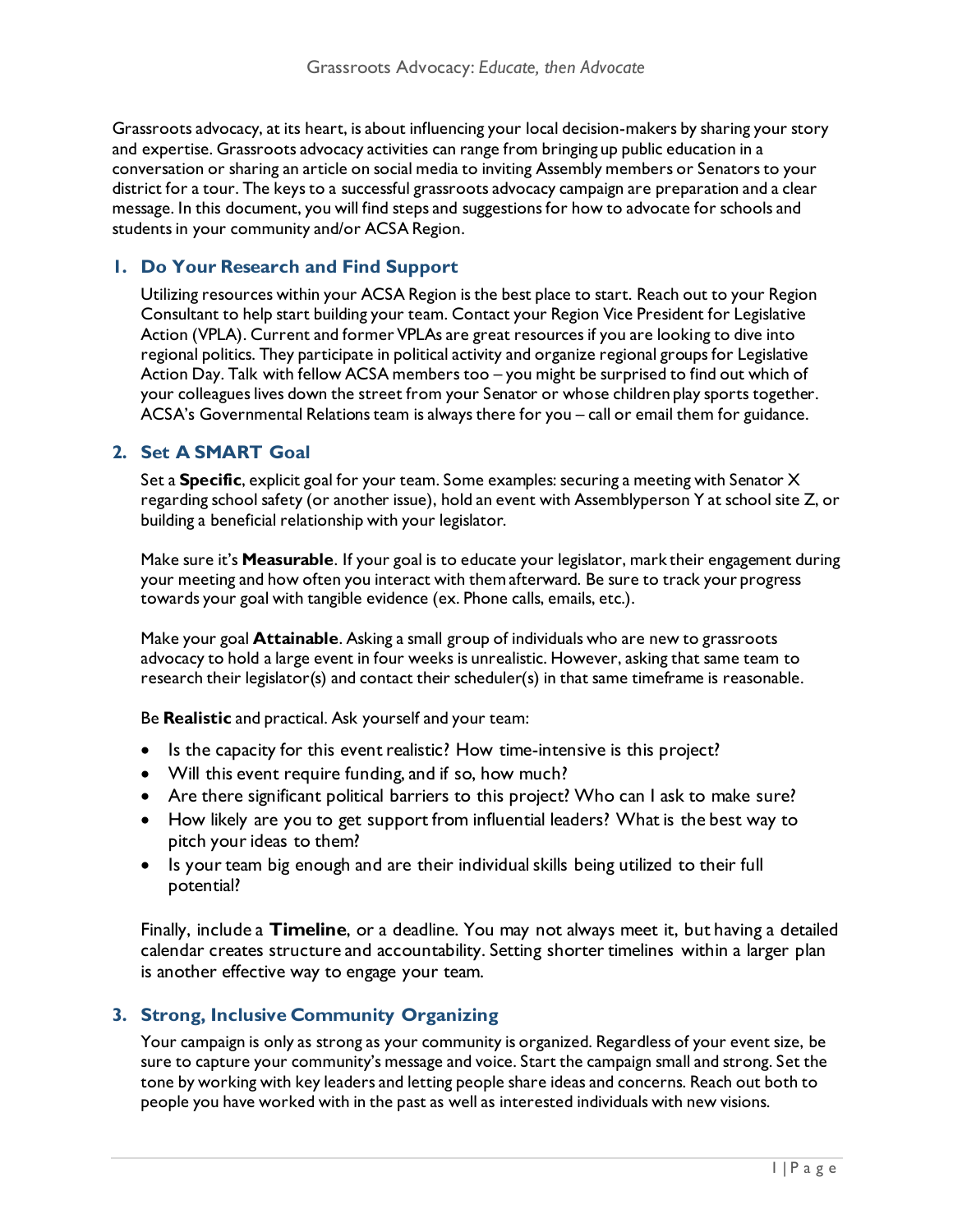Encourage active listening, brainstorm agendas with your team, maintain a list of actionable items, and create an email chain. Utilize ACSA Region consultants, Region Leadership, and Region VPLAs. Finally, seize opportunity! Pre-planned events, like award ceremonies, roundtable discussions, or district-wide celebrations are great times to host your legislator and let them connect with students. These events are also ideal for social media promotion and public perception.

# **4. Define Your Message**

Ideally, you will be reaching out to your legislator to touch base and build a functional, professional relationship in which you are able to educate your elected official about your district or school site. But you could also find yourself having a direct ask of your elected official, which can be harder to navigate, especially if you don't have an existing relationship. Ultimately, the strategy remains the same – *Educate, then Advocate.* The "Educate" portion may be shorter by necessity, but the talking points do not change. Several strategies to consider when developing your message, with or without the "ask":

# ➢ **Tell your story**

You are the expert, and a key member of the community. You know how changes to laws and regulations are implemented and how they impact students and schools. Be ready to share your community's perspective without sounding accusatory toward your representative. Take a more explanatory route. If your elected official is new to their role, or does not have education as an "area of interest" on their website, offer yourself as a resource if they have questions. The more helpful you are, the more your legislator will seek you out when looking for insight on an issue.

# ➢ **K.I.S.S.**

With talking points, **K**eep **I**t **S**uper **S**imple. Avoid jargon, overly technical terms, or acronyms that may mean more to the education community than to your legislator. Take some time to translate technical Ed-speak into laymen's terms. Your message should be consistent, community-based, and short enough to remember and repeat easily. Inspiring and motivating stories about students are always a big hit. If you are at a school site during your meeting or event, pair these stories with actual students. Another tip: your legislator may raise concerns that take your discussion off-topic – bring the conversation back to your message before ending and moving on.

#### ➢ **Test your message**

Once you have talking points and stories, find credible, friendly, likeable, and trustworthy spokespeople, but keep the number of speakers to a minimum – switching speakers during an event or meeting can detract from the message. Before your event or meeting, test your message on community members who can offer constructive criticism for revision. This can be trickier if you have a one-on-one meeting with your legislator, so practice with someone who has experience speaking with elected officials. If you need someone to listen to your talking points, reach out to an ACSA Governmental Relations staff member. Emails, calls, and meetings are always welcome.

#### ➢ **Know your audience**

In one-on-one meetings, introduce yourself with your occupation and district name, and then add "ACSA member." Taper your message for a large presentation and add details during a more intimate meeting. Try to anticipate questions, and have answers ready. It is okay to say you don't have an answer. Honesty is the best policy. But offer to follow-up, and then be sure you do so.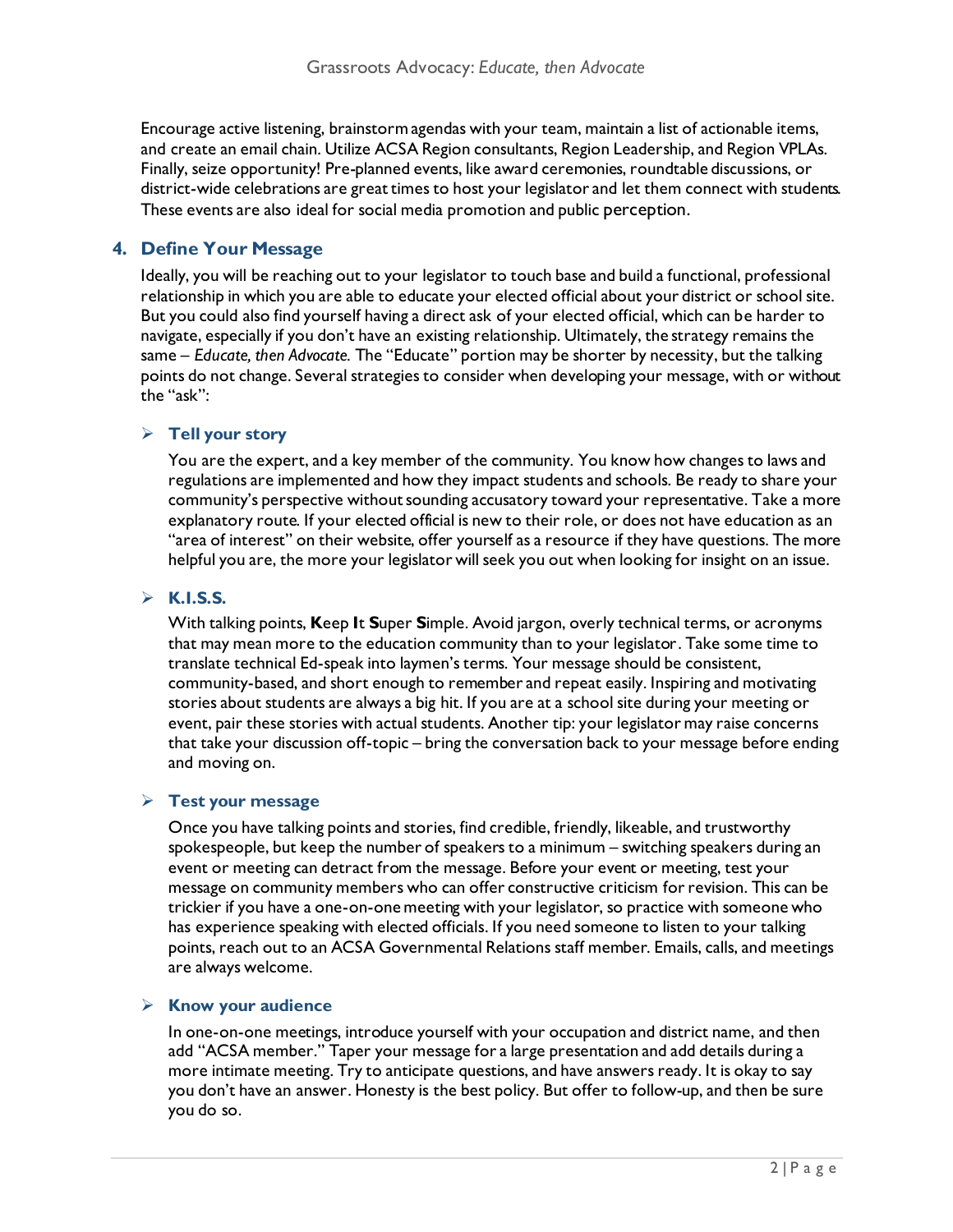After you have set yourself up for success for your specific meeting or event, there are a couple other general bases you should cover before you meet with your elected official. Below are some reminders and notes to keep in mind whenever interacting within the political sphere, be it grassroots, at the Capitol or on social media.

# **1. Interacting with Elected Officials**

Your goal is to become a dependable resource in the eyes of your representative. Therefore, your interactions must be friendly and professional. The more you know about your representative, the better you can connect with them, and the more collegial you are, the more likely you will be able to connect.

A hurdle you could face may be your legislator's scheduler. When reaching out to the district office, be polite but *persistent*. If a scheduler does not respond, try again within a reasonable amount of time. Call more than you email, and make your request far in advance.

Fridays are usually best for local visits while the California legislature is in session. However, during the months of October through December, legislators spend their weekdays in their home district.

Another great incentive for a meeting is if news outlets will be present. If you have good relationships with reporters at a local paper or news station, you could invite them to your school site visit, or other event. If so, make sure to mention this the scheduler to incentivize the legislator's visit.

Below are some additional notes to remember when meeting with your legislator:

#### ➢ **Preparing materials**

We recommend that you plan on doing the majority of the work of educating your representative verbally. *Knowing your talking points and presenting yourself as knowledgeable and reliable is more important than any materials*. If you must offer a "leave behind" make sure the content is minimal and relevant to the conversation.

#### ➢ **You are a constituent**

You represent the students residing within that elected official's legislative district. You are also a constituent of that Assembly or Senate district. And if you live close to your worksite, you likely live within district boundaries.

# ➢ **Elected officials vs. their staff**

Grassroots advocates can sometimes assume that when planning a meeting or event, the only acceptable attendee is the legislator, and if a staff member attends in their place, the event is a failure. *This is a misconception*. The legislator most likely knows a little bit about many topics, but can be missing in-depth knowledge. The staffer's understanding of education may be more substantive than the official they work for, so regardless of who attends, do your best to make connections during your conversations.

# **2. Do's & Don'ts of Social Media**

➢ To show ACSA who you've met with and what you've been working on, **DO** set up professional accounts on Twitter, Facebook and LinkedIn (keeping your personal accounts separate).